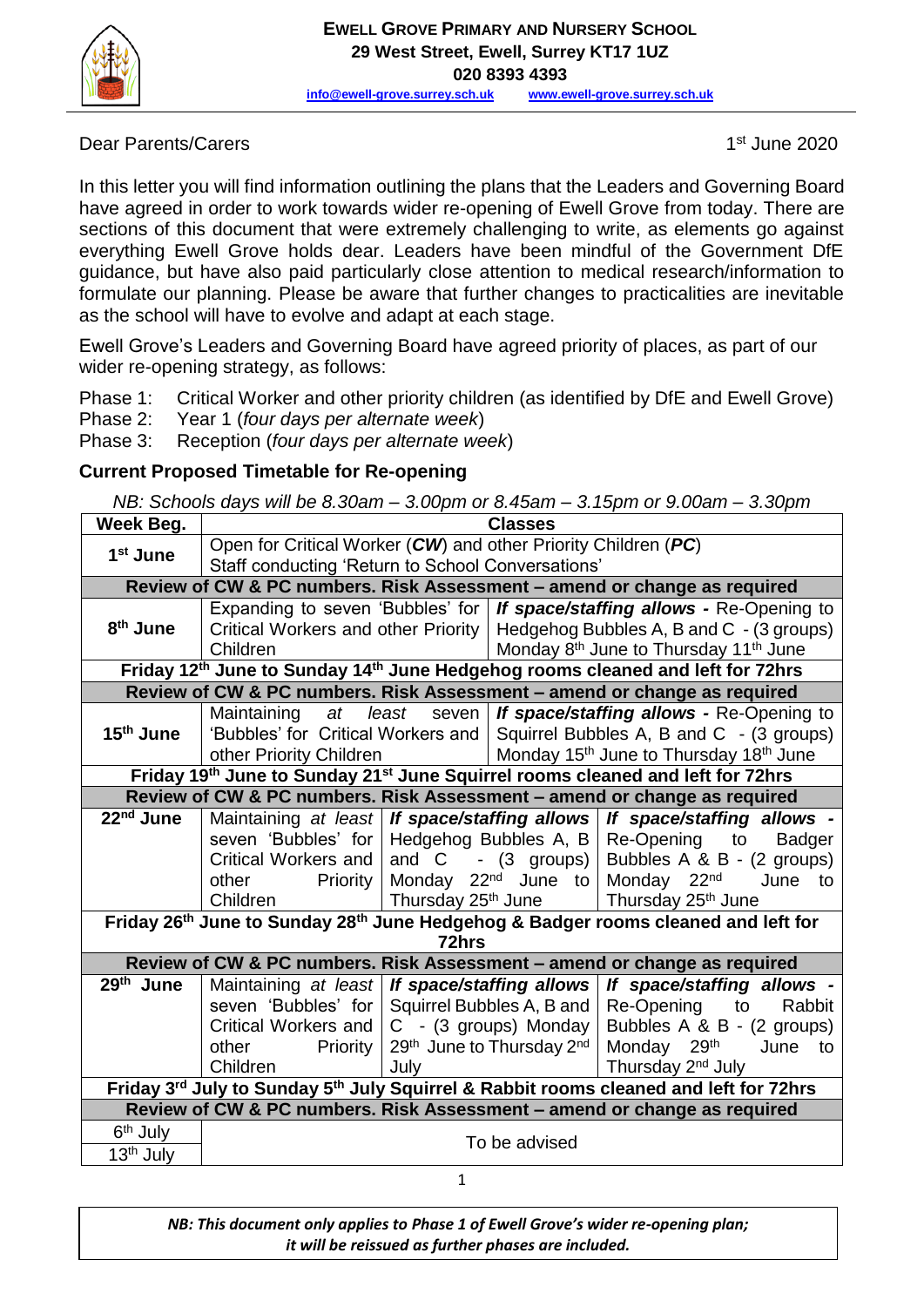With the gradual easing of the lockdown, Ewell Grove has seen rapidly increasing numbers of Critical Workers returning to their respective workplace and therefore need for places in this category has already become much more significant.

The decision that Ewell Grove has taken in regard to the priority in which year groups will be invited to re-join, has been based on the demographic needs of children within each year group and not age. *Please note other children, including siblings of pupils in Year 1 and Reception, are not currently eligible for a place at school.* Our approach will be phased, using a Risk Assessment, and additional children will only re-enter when we are as sure as we can be that it is both safe and sustainable. Our final decisions will be based upon the safety of our children, staff and wider school community; coupled with the staffing and space that we have available to us at any one time.

We are acutely aware that we have two major forces currently working against us; confidence and time. Having surveyed Nursery, Reception and Year 1 it is obvious that there is already a complete spectrum of opinions, viewpoints and needs our families are looking for our re-opening to fulfil. We know, therefore, that this will be impossible for us to achieve. We must respect that everyone is entitled to have their own perspective on how our school should re-open, or not, and never think our own standpoint is any more valid than another's. Our task is to build confidence, create trust and provide choice. We will aim to offer more children (from priority groups) some time back at school before the end of the summer term; rather than less children more time. Operating a rota system of, one week on and one week off, is the only way to achieve this. This will be a four-day offer (Monday to Thursday), as studies of the virus demonstrate that the risk of contamination, from an environment, is reduced significantly after 72 hours.

One aspect everyone will agree with is that we need to work together to ensure the safest possible situation for everyone, however we all need to be absolutely clear that we all understand that robust Social Distancing with such young children is impossible. Therefore, the key safety measures that we can put in place are:

- Following Government advice that the necessary 'tests' have been met that allow schools to re-open more widely.
- Make certain that nobody that has symptoms, lives in a household with anyone else with symptoms or is shielding attend our site – using access to testing as and when required.
- Do everything possible to apply a Social Distancing model; *even though this cannot be 100% guaranteed.*
- Maintain high levels of personal hygiene by washing their hands regularly; we expect that this will be at least 5-6 times per day, children may bring their own hand-cream if this causes skin problems.
- Ensuring good respiratory hygiene by promoting the 'catch it, bin it, kill it' approach
- Cleaning frequently touched surfaces and regularly leaving areas where the children/staff have used free from human contact for 72 hours.
- Keeping new Bubbles constant and endeavouring to keep the staff of these unchanged wherever we are able.
- Minimising contact and reducing class sizes (according to space available), altering (as much as possible) the environment such as classroom layout and changing timetables/staggering arrival/drop off, playtimes/lunchtimes.
- Ventilation will be used with windows and external doors opened when it is safe and appropriate to do so; we also intend to use our outdoor spaces for learning as well as break times as much as possible.

Whilst keeping everyone physically well, we also want to try and create an environment that the children are reasonably familiar with using the largest spaces we have. We know the

2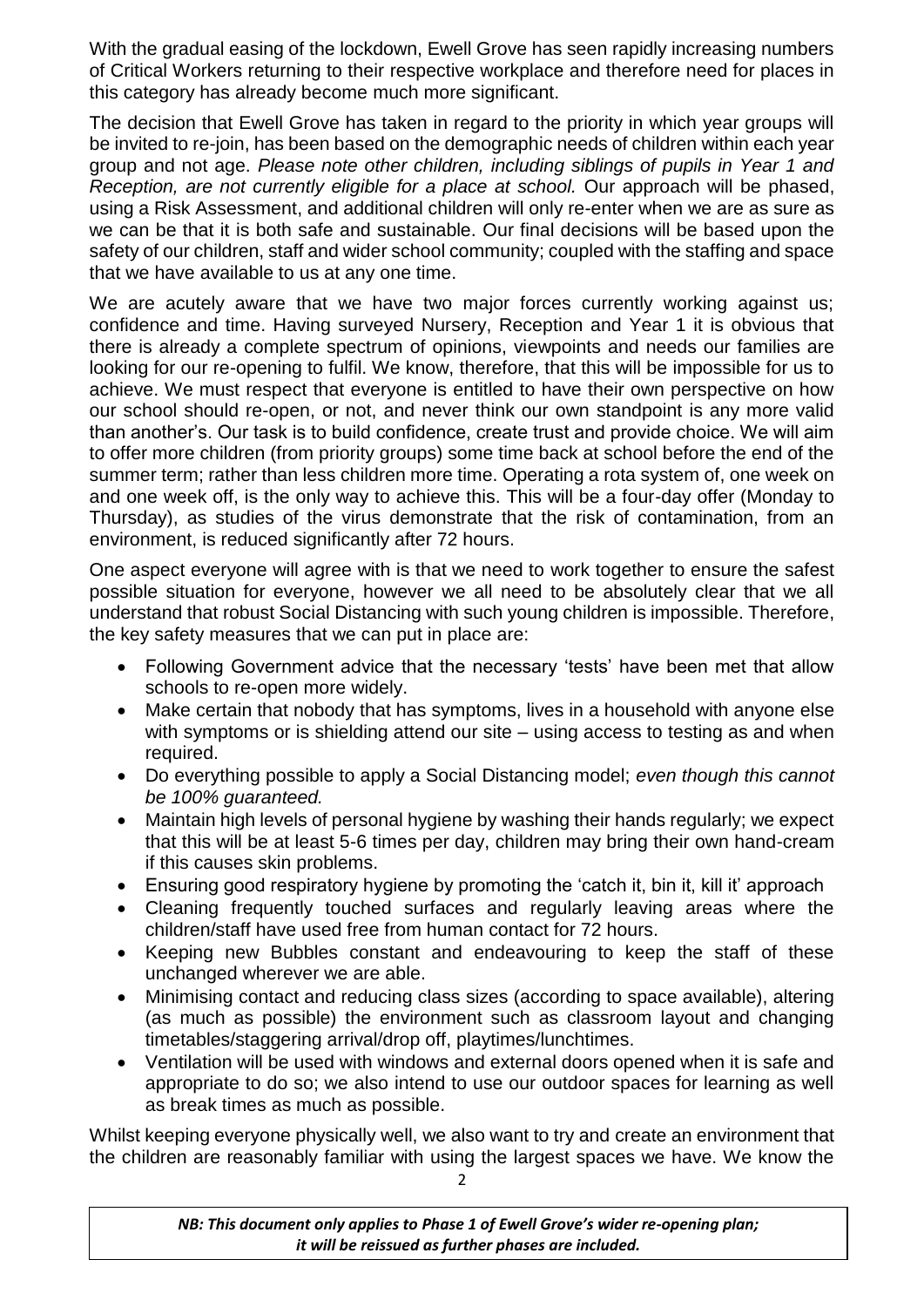imperative of keeping children and staff happy/relaxed in order to stay emotionally well throughout this process.

From 1<sup>st</sup> June, Ewell Grove will change the practicalities for accommodating children during the school day. Social Distancing requirements mean that a maximum number of children, based on space, will only use one room moving forward. Lower child to staff ratio requires dividing classes into newly formed groups; we call these 'Bubbles'. This means children will only spend their school day in one group, with no cross-over with other groups. Bubbles will arrive/leave at different times, use different entrances/exits, eat their lunch separately, stay in their own play areas and only be taught by one set of staff (the staff will be on a two-week rotation). Critical Worker families, with children in R and Yr1, have already been asked to think further ahead and decide if they want their child to remain within this group. They will NOT be allowed to re-join a Bubble; once in a group they will not be allowed to swap at any point before September.

Similarly, as we increase the number of 'Bubbles' across the weeks we will have different arrangements and locations for drop off and pick up. Once we have confirmed numbers of returning Critical Workers, and other priority children, we will be able to be more specific about this. Please ensure you understand that siblings, childminder groups etc. may not be in a 'family group' and therefore pick-up and drop off may be at separate locations and times from their siblings.

#### **Rearranged Classes**

Please ensure that your child fully understands, that when they return to school, there is a higher than average probability that they will not be in their classroom or with their teacher. We will endeavour to ensure that everyone has one or two friends they will be happy with. However, different staff are likely to be helping your child with their learning. **Ewell Grove Staff will decide the groups, staffing and classrooms. Nobody will be allowed to change Bubble at any point before September.**

#### **Staffing Plans**

Ewell Grove has a reasonable number of staff who have been instructed by their clinicians to shield or remain working from home. We have also advised staff who are pregnant not to attend. Equally we have others who are living with someone in their household who fall into these categorises.

It is still highly likely that over the coming weeks we will have staff who become unwell or need to isolate because someone else in their home develops symptoms. We will therefore be working in staff teams, that do not cross over, to minimise the number of staff on site at anyone time. Please remember our first priority will be to maintain a rota of staff to cover our Priority 1 'Bubbles', therefore we will not continue to 're-open' year groups if numbers in this priority do not allow us to do so.

If circumstances require us to take emergency action then we will use out Parentmail text and email alerts to notify parents of any changes.

#### **Infection Control/Social Distancing**

The DfE guidance is very clear that schools are not being expected to maintain 2m spaces between people and we want to be up front from the start that it will be impossible to do this at all times.

Anybody, child or adult, who displays symptoms will be sent home. Moving forward both adults and children (aged 5 and over) will be eligible for testing and therefore it will be our policy that they will not be able to return to school until they have been cleared or have gone through the subsequent isolation period.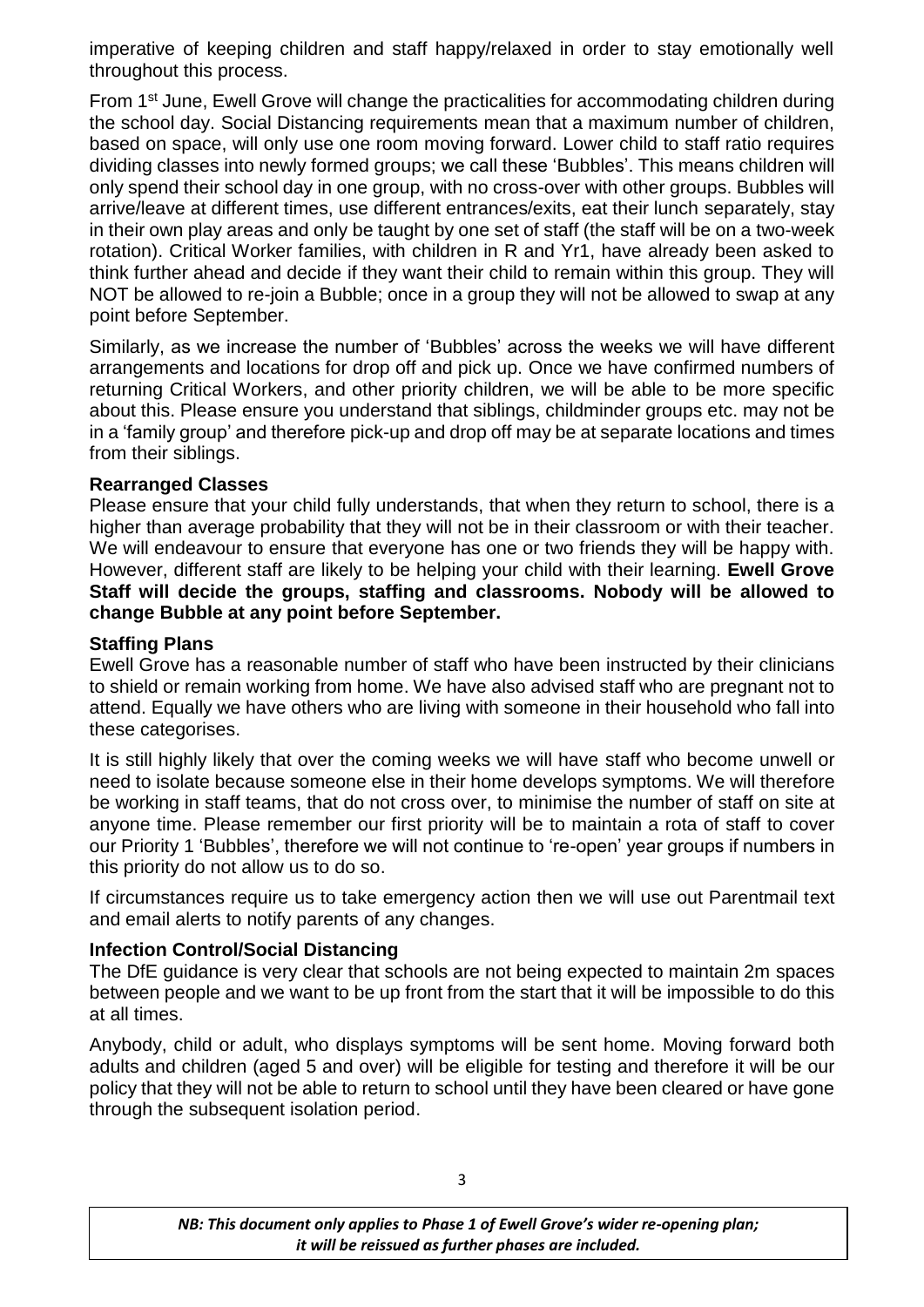#### *Parents/Carers will be expected to ensure that there is never a time that they are not contactable and an adult available to collect a child within 45 minutes of receiving a*

*call from school.* If a child needs to go home because of symptoms, we will have an area that is not used for anything else where the child will be isolated whilst being supervised by an adult. Please be aware staff will use Personal Protective Equipment in this situation, including face coverings, if being exposed to coughing. Weather permitting, isolation will take place outside. Any siblings on site at the time will also be isolated and need to be taken off site until they have been cleared or have gone through the subsequent isolation period.

If there is a confirmed case in school, we will enact policies to test and/or isolate the rest of the staff and children in that Bubble and all parents will be informed. *Please understand in certain circumstance this could result in the school being required to close again completely.*

Classrooms for Nursery, Reception and Year 1 will be 'deep-cleaned' at the end of every Thursday session and closed off to everyone for a minimum of 72hrs. In addition, these rooms will be prioritised for cleaning each day with specific focus on contact points such as equipment and door handles. Each Bubble will have their own First Aid Kits to avoid crosscontamination between Bubble groups.

In order to ensure the safety of the rest of the school community it is vital that any parents choosing to send their child to school respect all Government guidance and are not mixing with others outside of their household beyond the current regulations. *If school has evidence that this is not the case, we reserve the right to not provide places for those children*.

Although we do not expect this to be the case, where any child is unable to follow the protocols that are put in place for the safety of everyone, we will have to ask parents to keep that child at home.

#### **Personal Protective Equipment (PPE)**

Although we will have a stock of PPE in place (aprons, gloves and face-masks), the guidance is clear that this is not something we should use regularly. Children will not be allowed to wear face-masks due to the increased risks that incorrect use brings. As part of our protocols, staff will use gloves for certain tasks before and after school (cleaning of resources etc.), but during the school day limiting contact, handwashing and good hygiene will be the priority.

### **Pick-up and Drop-Offs**

Only one parent must ever attend pickups and drop offs. Please DO NOT bring scooters/bikes etc. as we will not allow them to come onto site to be stored currently. Families need to wait two metres apart from one another whilst waiting and must not congest 'The Grove' or disrupt other village users not connected with our school. *We reserve the*  right to not provide places for children where the adult accompanying them is not *complying with wider Government guidance related to Social Distancing. The success of keeping our school as safe as it can be is dependent on everyone following current societal expectations.*

No parent will be allowed on site without a prior appointment and the school gates will be locked at all times. A specific drop off and collection time will be provided to each Bubble group. *Anyone who is late for their group pick-up or drop off will have to wait until all other groups have entered/left before being assisted***.** We will use different gates and doors for each group and will have a member of staff outside to ensure protocols are followed. The staff leading the group will be inside ready to receive the children. As parents will not be able to come onto the playground; their child must be able to walk from the gate to their entrance point independently.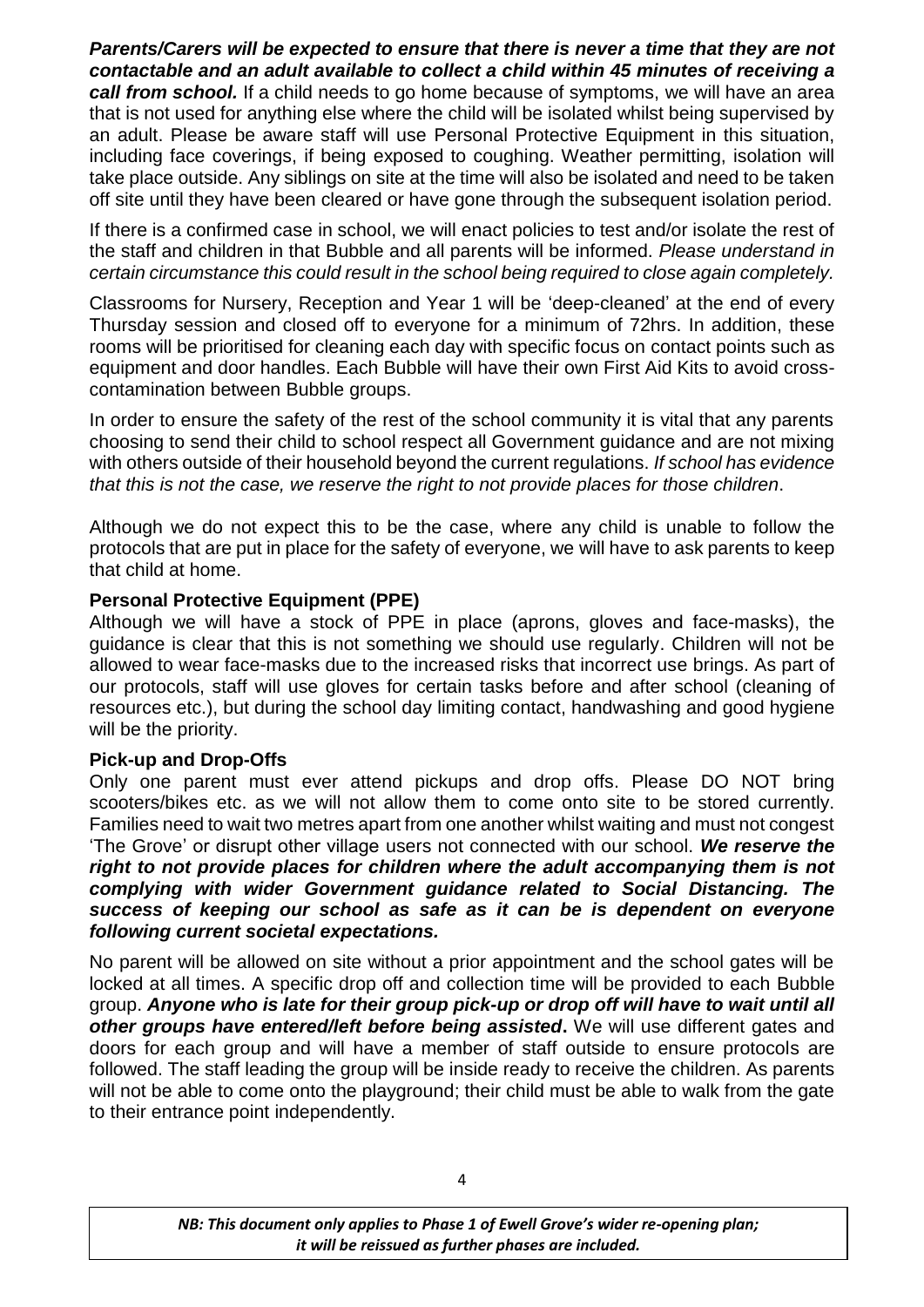We need to be clear all children, including the youngest, must be able to do this for themselves staff will not 'peel' children off parents as we sometimes do normally. We will not be able to take children by the hand, so we would ask parents to work with their children to prepare them for the drop-off. If this is proving difficult, please find a safe space and take time with your child to give them the extra reassurance they need to come into the building by themselves.

# **Communication**

Please remember our phone lines and emails remain open to all our families. All of you can ask us for help/assistance/support at any point that you may be feeling under increasing duress for any reason.

Further specific information on 'bubbles', staffing and classrooms will be sent prior to your child starting. We will also include a resource that we would ask you to share with your child in order to help them prepare for the changes.

### **Playtimes/Lunchtimes**

We will be staggering breaks and lunchtimes. Children will be encouraged to maintain Social Distancing as much as possible. You, like us, may have seen pictures of schools in other countries where children were sitting in marked out two metre squares and be worried about the emotional effect this might have. Ewell Grove will not use this strategy. We will endeavour to limit the sharing of equipment/resources to avoid cross-contamination, but not all our children will necessarily remember this every second of the day; so this cannot be guaranteed.

# **Catering**

We are only going to allow packed lunches for the time-being; to eradicate the need for cutlery. Universal Free School Meals for children in R, Yr1 & Yr 2 and Free School Meal eligibility still apply to relevant children attending; this will be supplied by Aspens our school meal provider with usual arrangements for allergies etc. You are welcome to send a packed lunch from home. However ,do not send in anything the children cannot open for themselves. By keeping to packed lunches it will be much easier to distribute and reduce the number of staff involved and keep distancing measures in place.

Packed lunches must not contain drinks, sweets, nuts or peanut butter; please refer to 'A healthy lunch box' available on our school website. Water will be provided by the school. Please ensure your child's name is clearly written on the outside of your child's lunch box to reduce the need for handling.

### **Curriculum**

The school groups will follow the same planning that is provided to children at home in our Learning from Home section (on our school website). Our staff have already planned for these weeks as we are acutely aware that a significant percentage of our children are still not eligible to attend in person. Teachers will be designing the days to keep them as simple as possible. We want to do everything we can to keep the classrooms happy and relaxed whilst still learning and being constructive.

All Bubbles will continue to access a regular session with Gavin, our Sports Coach, who will be directing the staff whilst maintaining his distance, to ensure the maximum number of Bubbles benefit across each day.

### **Classroom Layouts**

During the week commencing 1<sup>st</sup> June staff will be trialling the best possible layouts for each classroom. We will endeavour to keep internal doors open at all times to avoid the use of handles and adults will be wiping handles and surfaces throughout the day.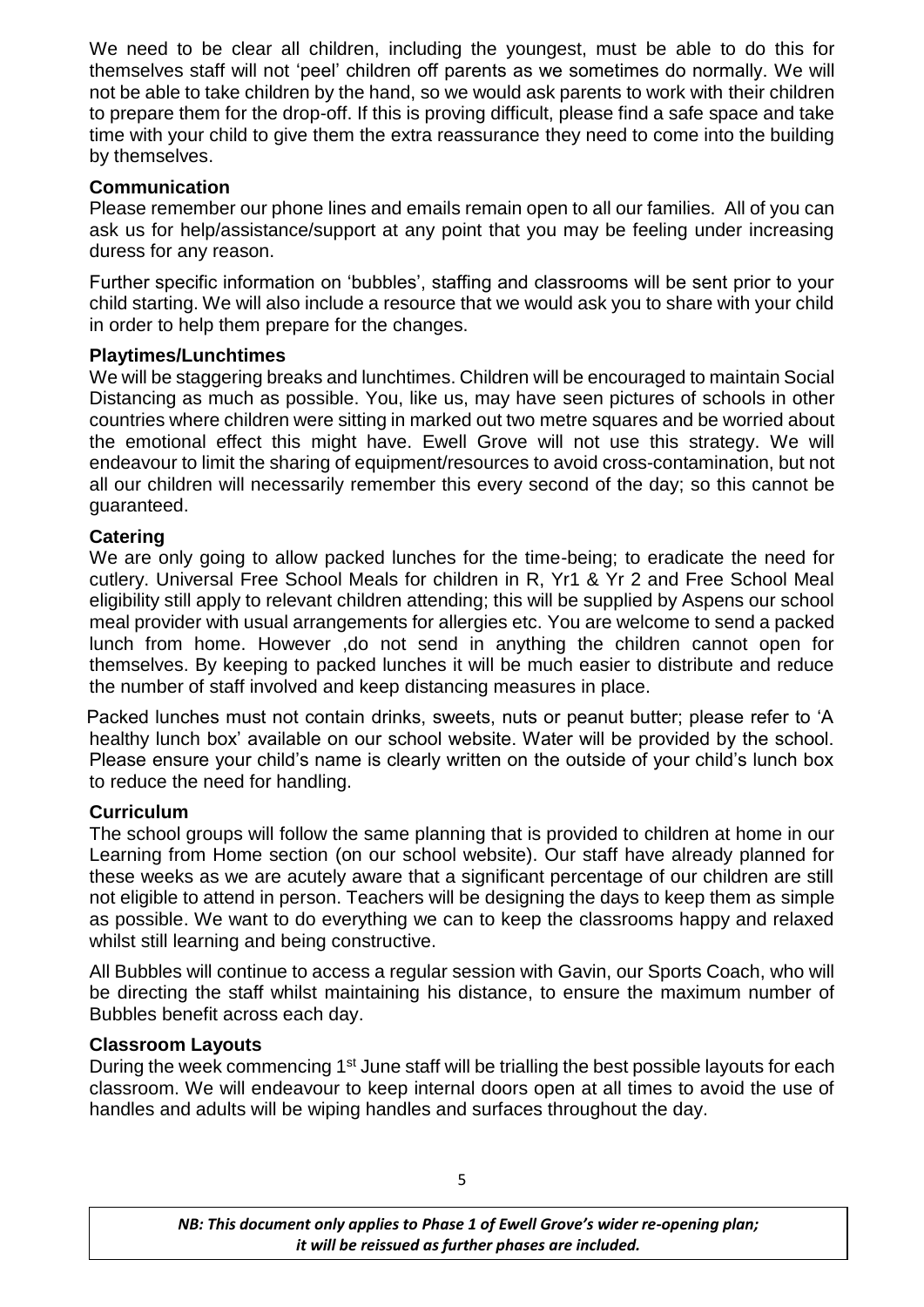### **Emergency Procedures**

Our normal emergency procedures will remain in place so that the children remain confident in an emergency. Staff will talk through these with the children and discuss how the risk from these events considerably outweighs the risk associated with Covid-19.

### **Signage**

We will continue to have hand-washing guides up in appropriate areas and may have some child-friendly distancing signs that the DfE have issued. Beyond these, due to the small number of people and small areas involved, there are no current plans to mark out floors or add signage to the school. If the drop-off and pick-up times cannot be made to work through clear protocols, we may then have to introduce signage and markings; but we have all seen how ineffective this can be in local supermarkets. Ewell Grove has decided to focus their time and resources on learning and implementing a clear routine.

#### **Resources**

Each child will have their own set of equipment in their tray at their own table. This will generally only be used by one child; but with our youngest children we cannot guarantee this! Where the children use other equipment such as reading books and PE resources, they will be used by one child and then placed in the resources box for that day, these will be cleaned and then not be used again for 72 hours. Please note we are unable to send reading books home currently and therefore children should not bring their book bag to school with them.

### **Uniform and Items from Home**

Children are expected to attend in school uniform, but wear trainers (do not send a PE kit in with them). They may also continue to bring in a named water bottle, coat and sun hat when necessary. However, from 1<sup>st</sup> June they are unable to leave their scooters onsite.

Other than those items described above, please leave everything else at home including book bags and toys. If you think leaving a special toy may be difficult you could allow them to 'walk' your child to school, say goodbye at the entrance, and then have them ready to collect at the end of the day!

Now that we are having some summer weather please help your children to follow the Four S's of Sun Safety:

- 1. **S**lop on your sunscreen
- 2. **S**lip into your uniform
- 3. **S**lap your hat on
- 4. **S**eek shade

### An application of high factor sunscreen must be **administered by parents before school**.

A reminder that our school uniform policy states that school shoes must be worn; open-toed sandals must not be worn to school as they are not safe in a classroom setting or whilst running in the playground. Children are asked to only wear trainers.

Equally please ensure that you provide any medication, and the accompanying Health Care Plan, that your child requires. It is essential that they have this with them on the first day that they attend/return.

### **Visitors**

We will have no unplanned visitors to the school; only planned visitors for necessary tasks such as essential maintenance. Where we do need to have a visitor they will undertake their